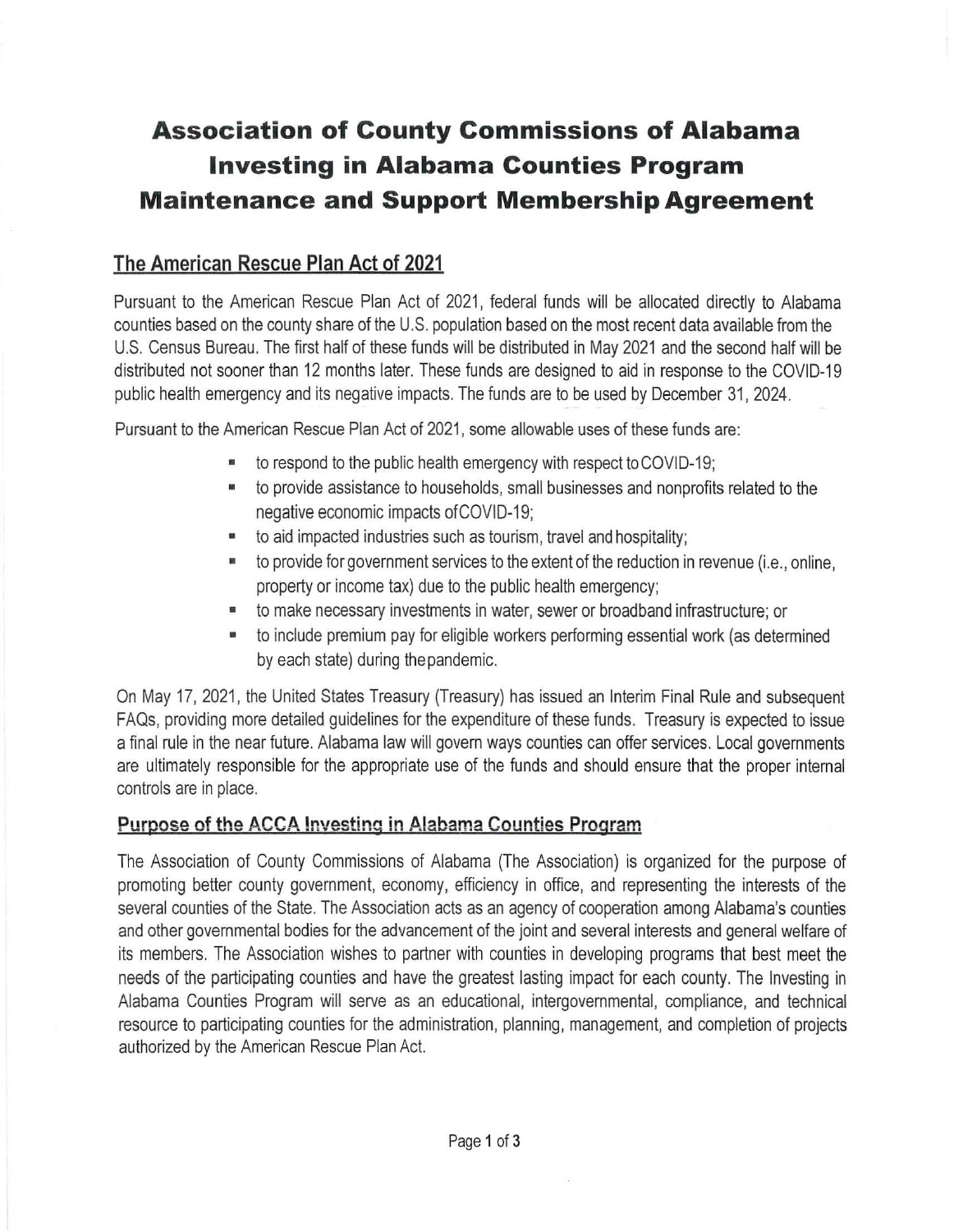**Based upon the foregoing, the Association of County Commissions of Alabama (hereinafter "The**  Association") and  $\beta$   $\alpha$  d  $\alpha$  in **County Commission** (hereinafter "The County") do **hereby enter into this Maintenance and Support Membership Agreement (hereinafter "Agreement").** 

1. Pursuant to authority granted in Ala. Code§ 11-1-15, Code of Alabama (1975), The County hereby agrees to participate in The Association's Investing in Alabama Counties Program, wherein The Association will provide administrative, planning, management, and completion support in the areas of educational, intergovernmental, compliance, and technical assistance related to the use of funds received by The County from the American Rescue Plan Act of 2021.

2. The County understands and agrees that it will provide The Association with all information, cooperation, and assistance that, in the opinion ofThe Association, is necessary for the proper implementation of this Agreement.

3. In maintenance and support of The Association's Investing in Alabama Counties Program, The County hereby agrees that it will appropriate to The Association a flat fee of 6% on the first \$7 million in funds to be received and 4% on any funds to be received in excess of \$7 million, excluding funds designated as Revenue Loss as defined by Treasury's Interim Final Rule. In no case, however, shall the fee be less than 3% of the total funds received by the County, regardless of the amount of funding designated as Revenue Loss.

4. The County agrees that it will report to The Association the amount of the funds the County receives as the first tranche payment within 30 days of receipt of the funds or within 30 days of entering into this agreement whichever occurs later. The County agrees that it will report to The Association the amount of the funds the County receives as the second tranche payment and any subsequent payment within 30 days of receipt of the funds or within 30 days of entering into this agreement whichever occurs later.

5. The Association will provide an invoice to the County based on the funds received by the County as the first tranche payment, with the fee to be paid in accordance with the terms of paragraph 3 to the Association no later than October 6, 2021. The Association will provide an invoice to the County based on the funds received by the County as the second tranche payment and any subsequent payment with the fee to be paid in full to the Association within 30 days of receipt of an invoice.

6. The County agrees that it will comply with the requirements of The American Rescue Plan Act of 2021, any written guidelines provided by the United States Department of Treasury or the Office of the Inspector General, and all applicable requirements under Alabama or federal law. The Association will not be financially and/or legally responsible for any misuse of the funds by the County.

7. All parties understand and agree that all information exchanged with each other and/or any other entity pursuant to this Agreement and any procedures for the implementation, operation, or administration of the Investing in Alabama Counties Program including, but not limited to, printed, written, oral, or computerformatted information, shall be held in the strictest confidence and shall be used solely for the purposes that are the subject of this Agreement, unless otherwise provided by law. Both parties shall fully maintain confidentiality of such information not only during the course of the performance of this Agreement but following its termination, unless otherwise provided bylaw.

8. Both parties agree that this Agreement shall become effective upon execution by both parties and remain and continue in full force and effect until December 31 , 2024, unless and until terminated in writing